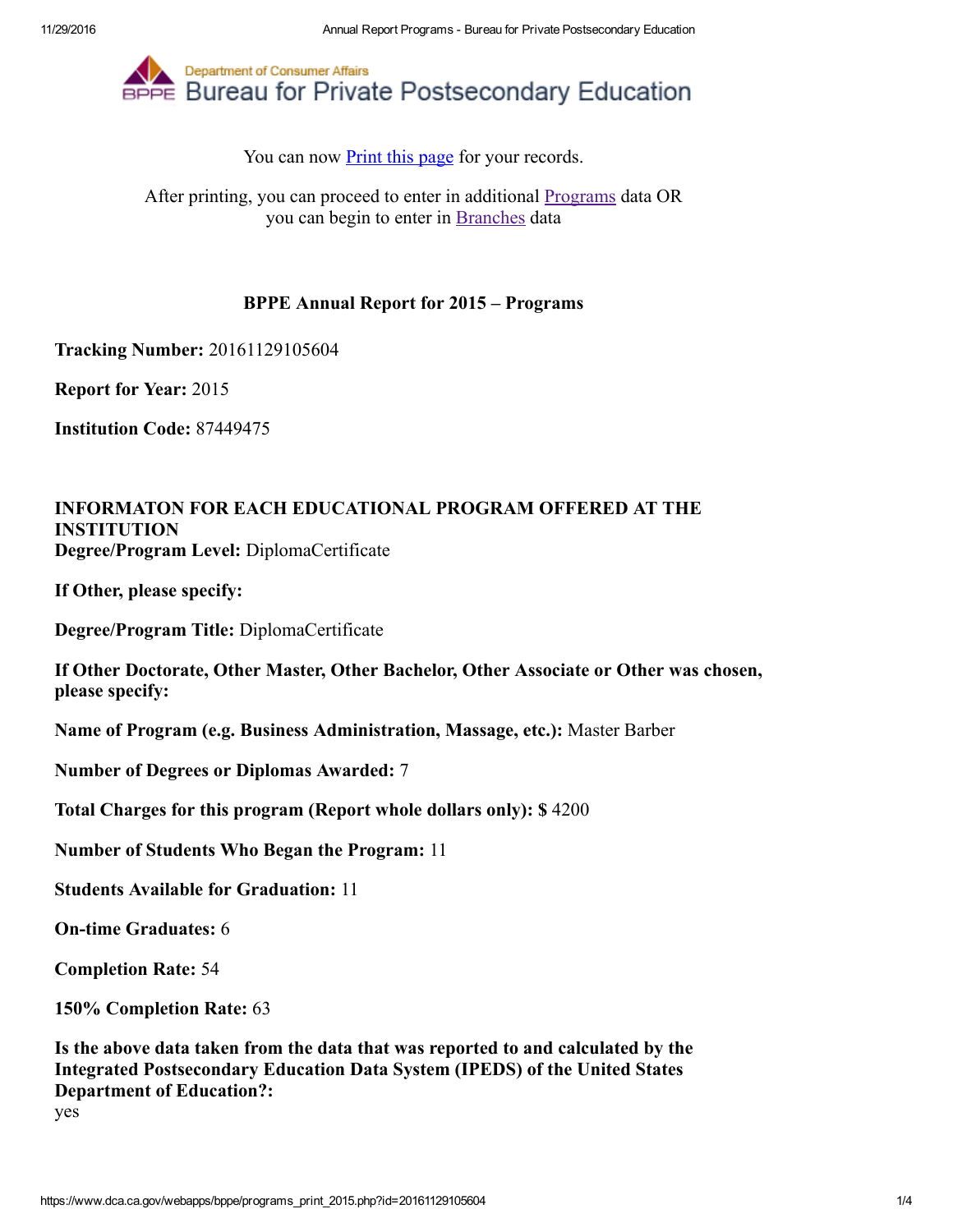PLACEMENT Graduates Available for Employment: 0

Graduates Employed in the Field: 0

Placement Rate: 0

Graduates employed in the field 20 to 29 hours per week: 0

Graduates employed in the field at least 30 hours per week: 0

Indicate the number of graduates employed: Single position in field: Concurrent aggregated positions in field (2 or more posistions at the same time): Freelance/self-employed: By the institution or an employer owned by the institution, or an employer who shared ownership with the institution:

EXAM PASSAGE RATE Does this educational program lead to an occupation that requires licensing?: yes

If Yes, please provide the information below (For each of the last two years): First Data Year (YYYY): 2014

Name of the licensing entity that licenses this field: Board of Barbering and Cosmetology

Name of Exam: Barber

Number of Graduates Taking Exam: 3

Number Who Passed the Exam: 3

Number Who Failed the Exam: 0

Passage Rate: 100

Is this data from the licensing agency that administered the exam?: yes

Name of Agency: Board of Barbering and Cosmetology

If the response to #28 was no, provide a description of the process used for attempting to contact students:

Second Data Year (YYYY): 2014

Name of the licensing entity that licenses this field: Board of Barbering and Cosmetology

Name of Exam: barber

Number of Graduates Taking Exam: 12

Number Who Passed the Exam: 12

Number Who Failed the Exam: 0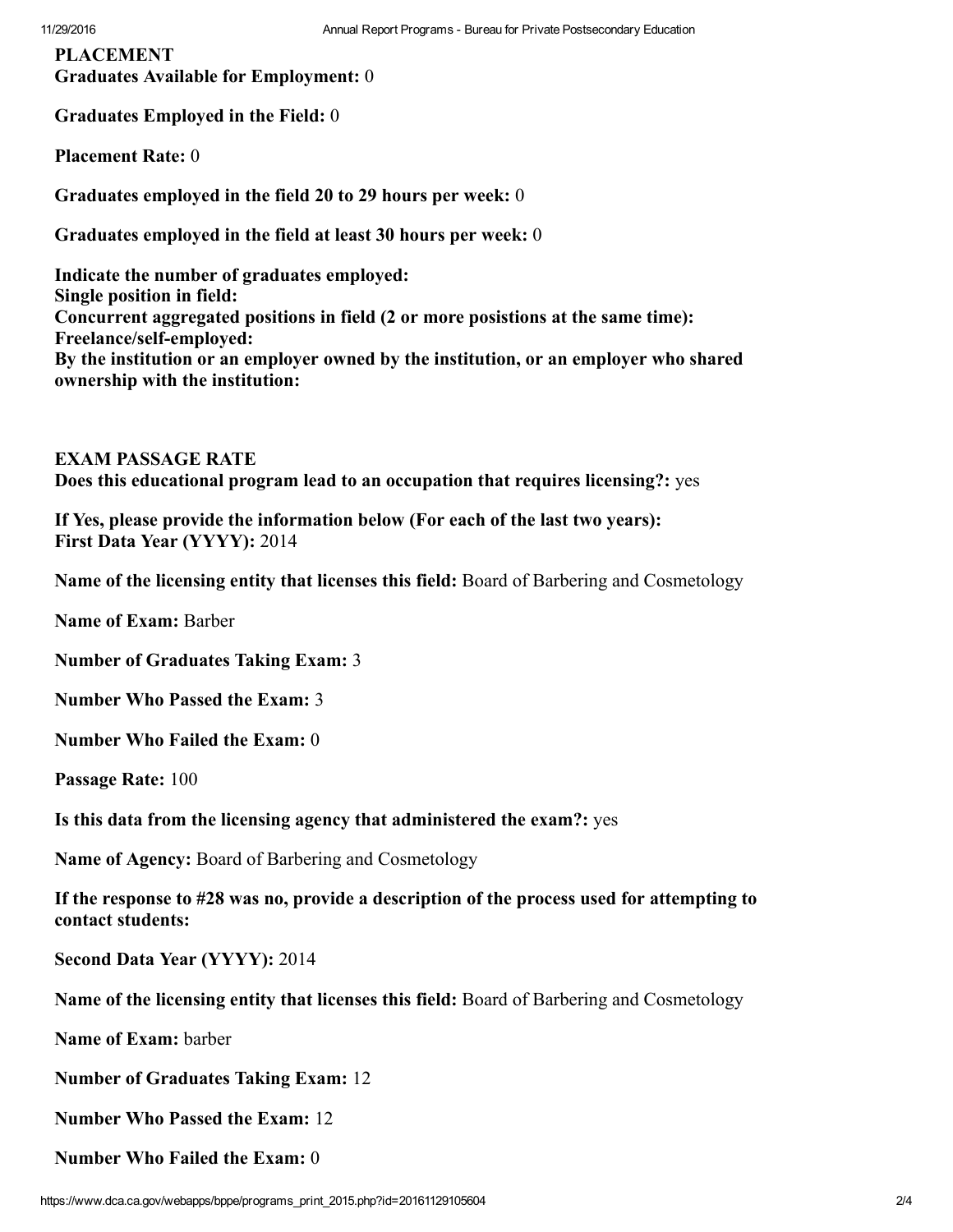Passage Rate: 100

Is this data from the licensing agency that administered the exam?: yes

Name of Agency: Board of Barbering and Cosmetology

If the response to #37 was no, provide a description of the process used for attempting to contact students:

Do graduates have the option or requirement for more than one type of licensing exam?:

Provide the names of other licensing exam options: Name of Option/Requirement: Gerard Gibbons

Name of Option/Requirement: Gerard Gibbons

Name of Option/Requirement: Gerard Gibbons

SALARY DATA Graduates Available for Employment: 0

Graduates Employed in the Field: 0

Graduates Employed in the Field Reported receiving the following Salary or Wage:

 $$0 - $5,000:0$ 

- $$5,001 $10,000:0$
- $$10,001 $15,000:0$
- $$15,001 $20,000:0$
- $$20,001 $25,000:0$
- $$25,001 $30,000:0$
- $$30,001 $35,000:0$
- $$35,001 $40,000:0$
- $$40,001 $45,000:0$
- $$45,001 $50,000:0$
- $$50,001 $55,000:0$
- $$55,001 $60,000:0$
- $$60,001 $65,000:0$
- $$65,001 $70,000:0$